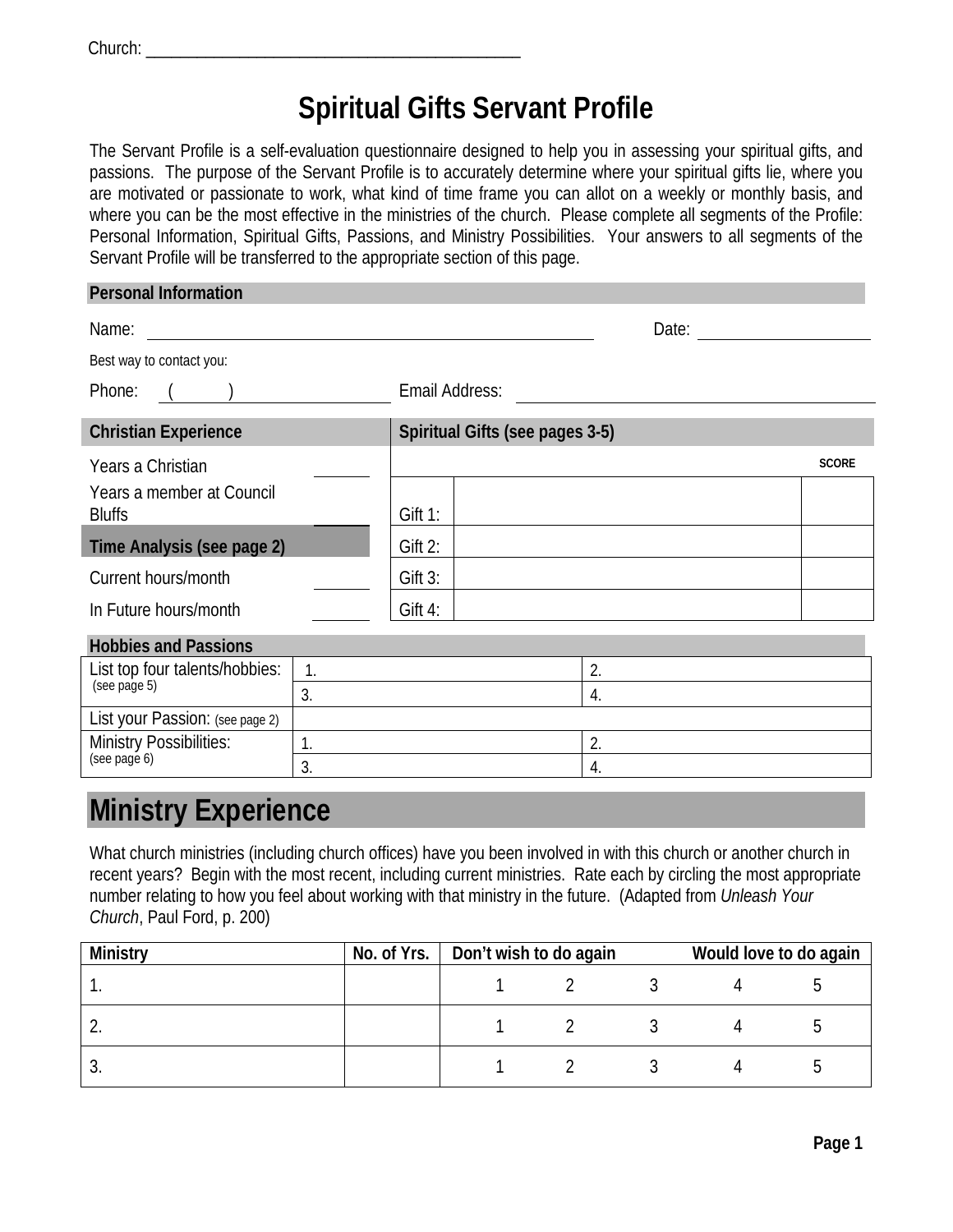# **Time Analysis**

|                                               | <b>DESCRIPTION</b> | <b>HOURS PER MONTH</b> |
|-----------------------------------------------|--------------------|------------------------|
| Current church offices held:                  |                    |                        |
|                                               |                    |                        |
| Current ministries other than church offices: |                    |                        |
|                                               |                    |                        |
| Current committees:                           |                    |                        |
|                                               |                    |                        |
| Other:                                        |                    |                        |

**Total actual hours per month (add numbers above):**

**Total future hours per month:**

Transfer **actual hours** and **future hours** per month to page 1 of the Servant Profile under **Time Analysis**.

# **Passion Assessment**

The passion survey questions provide an opportunity for you to assess what desires may be laying on your heart. A passion ministry is highly motivating and beckons you to get involved. Whether it is a current ministry or one that may need to be developed, your conviction to be of service within or outside the church is the key element. Don't concern yourself with whether your answers are right or wrong, or how you can achieve the task; but rather complete each question as if there were not obstacles.

- 1. What I would like to do most is: \_\_
- 2. The people or cause I am most interested in are (circle your answers):

| The People I like to help most are: |                      | The Issues or causes I feel strongly about are: |                      |  |
|-------------------------------------|----------------------|-------------------------------------------------|----------------------|--|
| Parents                             | <b>Disabled</b>      | Addiction                                       | Hunger               |  |
| Single Parents                      | <b>Prisoners</b>     | <b>AIDS</b>                                     | International Issues |  |
| Teenage Moms                        | Unemployed           | Child Care                                      | Technology           |  |
| Divorced                            | Hospitalized         | Discipleship                                    | Church               |  |
| <b>College Students</b>             | <b>Empty Nest</b>    | Drugs & Alcohol                                 | Poverty              |  |
| <b>Singles</b>                      | <b>Homeless</b>      | Economics                                       | Reaching the Lost    |  |
| Career Women                        | <b>Young Married</b> | Education                                       | Literacy             |  |
| Youth                               | Elderly              | <b>Health Care</b>                              | Environment          |  |
| Widowed                             | Poor                 | Injustice                                       | Family               |  |
| <b>Infants</b>                      | Children             | <b>Missing Members</b>                          | Abortion             |  |
| OTHERS:                             |                      | Violence                                        | Racism               |  |
|                                     |                      | OTHERS:                                         |                      |  |
|                                     |                      |                                                 |                      |  |

3. During the course of your lifetime, what have been the most positive experiences (things you enjoyed doing). Describe them briefly and explain why each was so meaningful.

| <b>Three Positive Experiences</b> | What was meaningful to me about the Experience |  |  |
|-----------------------------------|------------------------------------------------|--|--|
|                                   |                                                |  |  |
|                                   |                                                |  |  |
|                                   |                                                |  |  |

### BASED ON MY ANSWERS, I BELIEVE MY PASSION IS: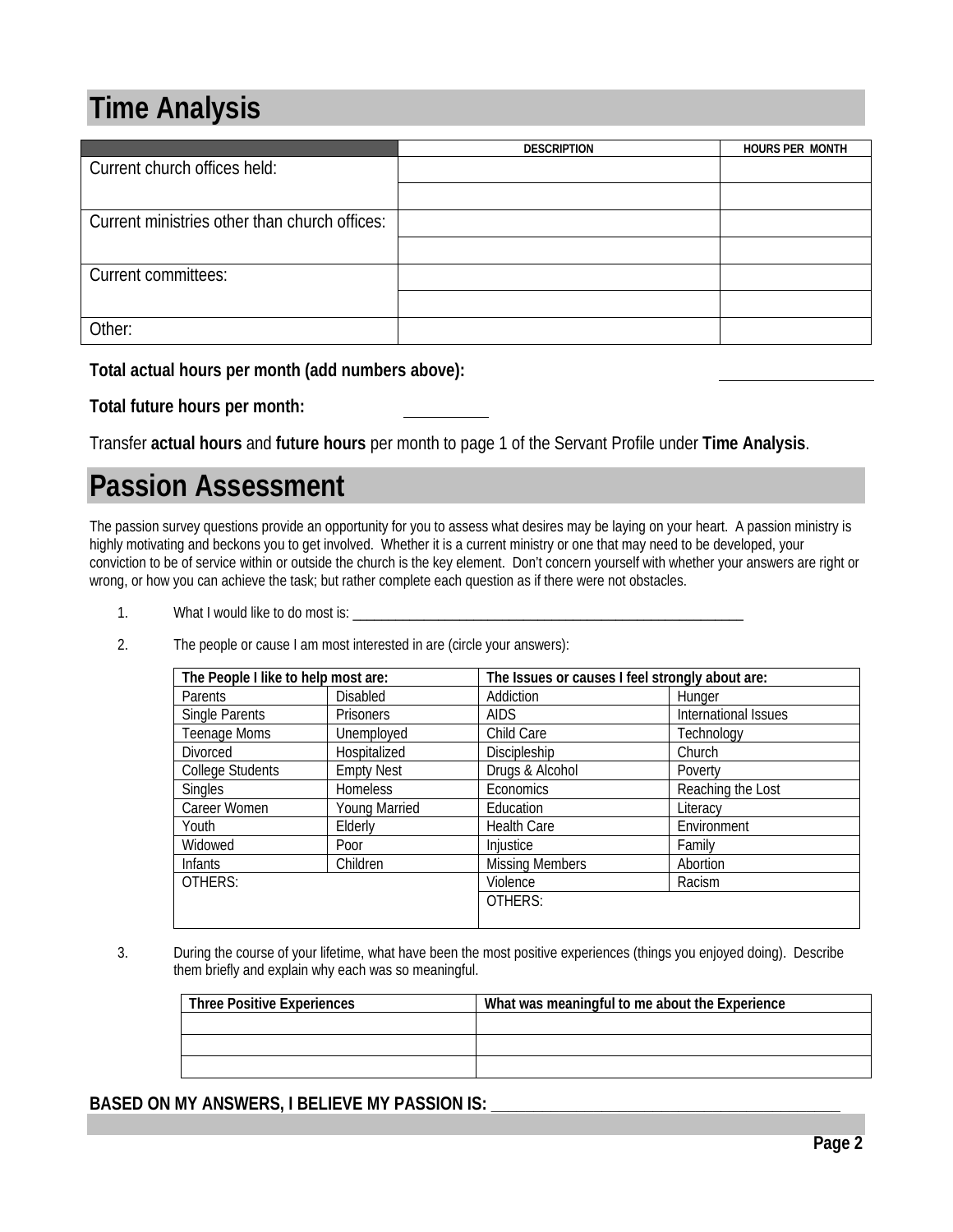# **Spiritual Gifts Questionnaire**

Before completing this segment, prayerfully consider your answers. **Write in** 1, 2, 3, 4, or 5 depending on how strongly that statement applies to who you are and what you want for your own Ministry. **"1"** means that the statement applies to you **very little**. **"5"** means that it **strongly** applies to you. The numbers "2," "3," and "4" are degrees in between. Your answers should reflect your life at present, not what you hope for in the future. Be frank and honest with yourself.

- 1. I find it fulfilling to lend a hand behind the scenes for God.
- 2. I feel that opening my home to visitors and preparing meals for them is a ministry for me.
- 3. One of my first reactions to someone's need is to pray for them.
- 4. When it comes to meeting people's needs, I am comfortable helping those who are really "down and out."
- 5. People tell me that I am a good communicator.
- 6. I have unusual confidence in God's ability to meet people's needs.
- 7. It is very important to me that people feel appreciated.
- 
- 8. I love to study God's Word very thoroughly and in depth.<br>9. People often seek me out for practical advice and value r<br>10. I enjoy directing projects and tasks in God's work People often seek me out for practical advice and value my perspective.
- 10. I enjoy directing projects and tasks in God's work.
- 11. I find fulfillment in stepping in and organizing projects.
- 12. I find real satisfaction in helping people grow in their spiritual experience.
- 13. I have a burning desire to share the Gospel.
- 14. I feel as though I have a God-given intuition about things.
- 15. I am very frustrated that I can't give a lot more money to the Lord's work.
- 16. Routine tasks such as setting up tables for church potluck, vacuuming rugs, folding bulletins, or cutting out felts, are enjoyable for me.
- 17. I care deeply that everyone feels welcome at church as part of God's family.
- 18. When I pray I hardly notice the passage of time.
- 19. I feel drawn to help people who suffer from addictions or emotional problems.
- 20. I am able to share biblical information in such a way that others learn.
- 21. I am often able to help people look beyond current difficulties to see how God can provide.
- 22. I would enjoy sending out thank-you cards to people who have given of themselves in some way for the church.
- 23. I enjoy searching out God's answers to challenging questions.
- 24. People say I have an unusually broad and mature perspective on life.
- 25. I am able to motivate and inspire people to get involved.
- 26. I enjoy planning and strategizing how to accomplish certain goals.
- $\frac{1}{27}$  27. I think of myself as a "people person" and enjoy nurturing others.
- 28. I am able to discover people outside the body of Christ who have an interest in spiritual things.
- 29. I often seem to have a sixth sense about the rightness or wrongness of a certain course of action.
- 30. I feel that God is calling me to sacrifice financially for His cause, regardless of what others may contribute.
- 31. I like providing practical help, working with my hands to get a project done.
- 32. I feel a special burden to help meet the needs of homeless families.
- 33. I have seen God answer my prayers for others, sometimes in rather marked ways.
- 34. I often find myself ministering to people whom others seem to ignore.
- 35. I am often able to help people understand complex spiritual concepts more easily.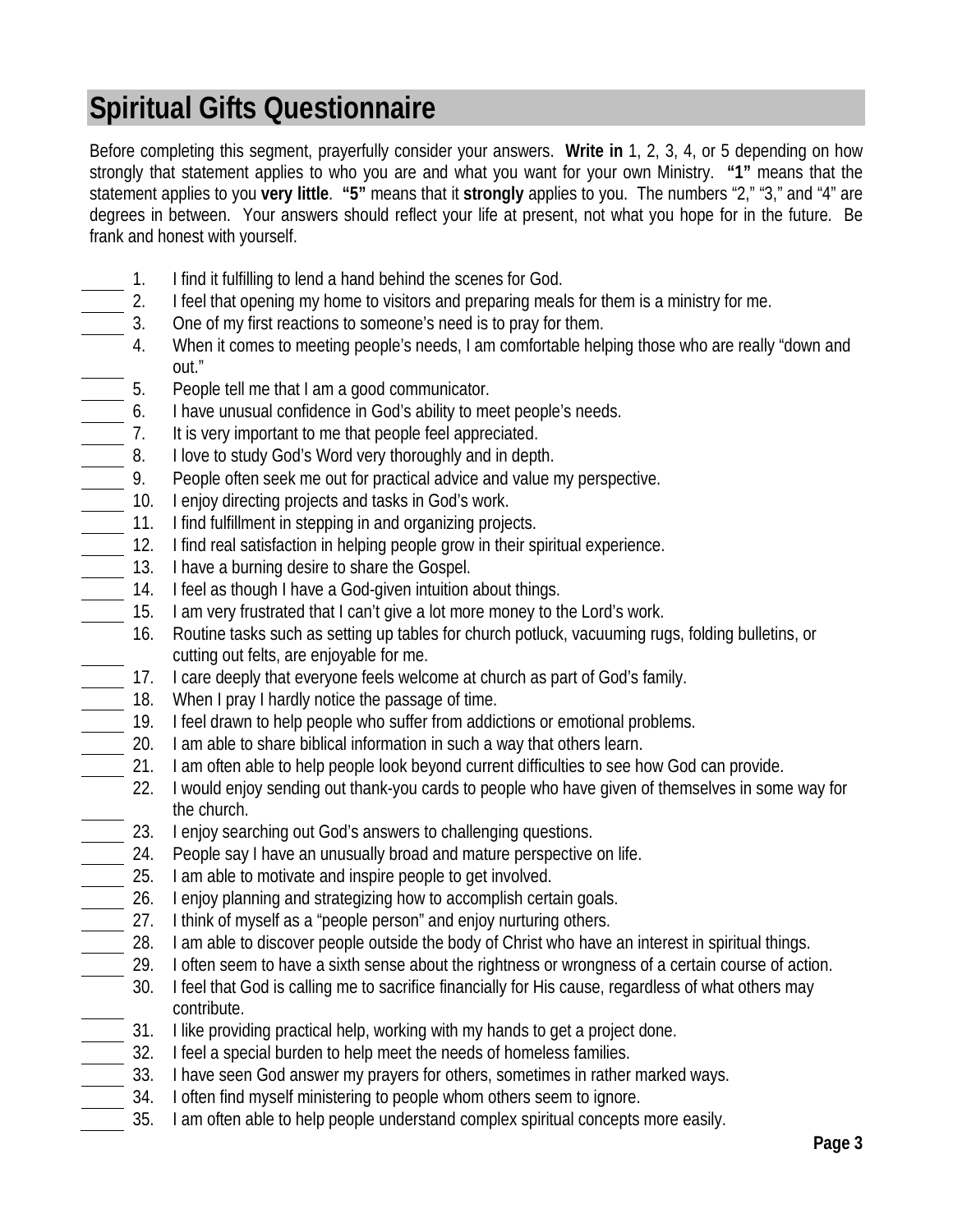- 36. Difficulties only increase my trust in God, not diminish it.
- 37. I find great satisfaction in encouraging people who are hurting.
- 38. People tell me I have unusual insights into Scripture that they find helpful.
- 39. When individuals or groups are faced with several choices, I can often sense which one is best.
- 40. I am comfortable initiating various ideas and proposals.
	- 41. I am comfortable with paperwork and details, as long as I can see how it will get us closer to achieving our goal.
- 42. People open up to me easily about their problems, especially spiritual needs.
- 43. Non-Christians respond positively when I talk to them about spiritual matters.
- 44. I am usually able to look beyond the surface to detect people's hidden feelings.
- 45. I receive special fulfillment from knowing that my funds are helping those in need.
	- 46. I intentionally look for opportunities to help people around me in little ways that make life easier for them.
- 47. I feel called by God to minister through hospitality.
- 48. I know God has clearly worked through my prayers to help others.
- 49. I have a special desire to help the underdogs of our world.
- 50. I am able to explain to others how the Bible relates to their needs.
- 51. When others feel like giving up, I can still see possibilities with God.
- 52. In church I actively look around for people who seem to be lonely or discouraged.
- 53. People often come to me with their spiritual questions.
- 54. People say that God has given me unusual wisdom and good judgment.
- 55. I can effectively provide leadership in certain areas of church life.
- 56. I am able to coordinate the efforts and resources of various people to get a job done.
- 57. I find fulfillment in helping people discover their God-given abilities.
- 58. I find special joy in sharing my testimony for Christ with nonbelievers.
- 59. I am able to sense fairly accurately when someone's words don't match what is in their heart.
- 60. I love to give gifts, even if I have to go without myself.
- 61. I enjoy taking care of the little details in the church that others might overlook.
- 62. I desire to help people who go to bed hungry.
- 63. I sense God's presence most deeply through prayer.
- 64. I feel genuine compassion for disadvantaged people that society has cast aside and rejected.
- 65. I gain real fulfillment from sharing insights into God's Word.
- 66. I can maintain an unusual degree of hope even when others around me are terribly discouraged.
- 67. I sense God working through me when my comments and attitude brighten someone else's day.
- 68. I am not at all satisfied with cliché spiritual answers.
- 69. I am able to provide practical guidance so people can make good choices.
- 70. I would rather equip and train others to do a task than do it myself.
- 71. I like to analyze why certain programs aren't working and brainstorm how to fix them.
- 72. It is very satisfying for me to help people become effective in some area of Christian service.
- 73. It is relatively easy for me to turn conversations with non-Christians in a spiritual direction.
	- 74. I can usually tell when someone has a "hidden agenda."
	- 75. I gladly give away what I can of my own possessions to help those in need.

Please note that this questionnaire does not include the important spiritual gifts of Healing, Craftsmanship, Music, or Prophecy. These gifts are certainly as valuable as any other but can be identified best by means other than a question-and-answer test.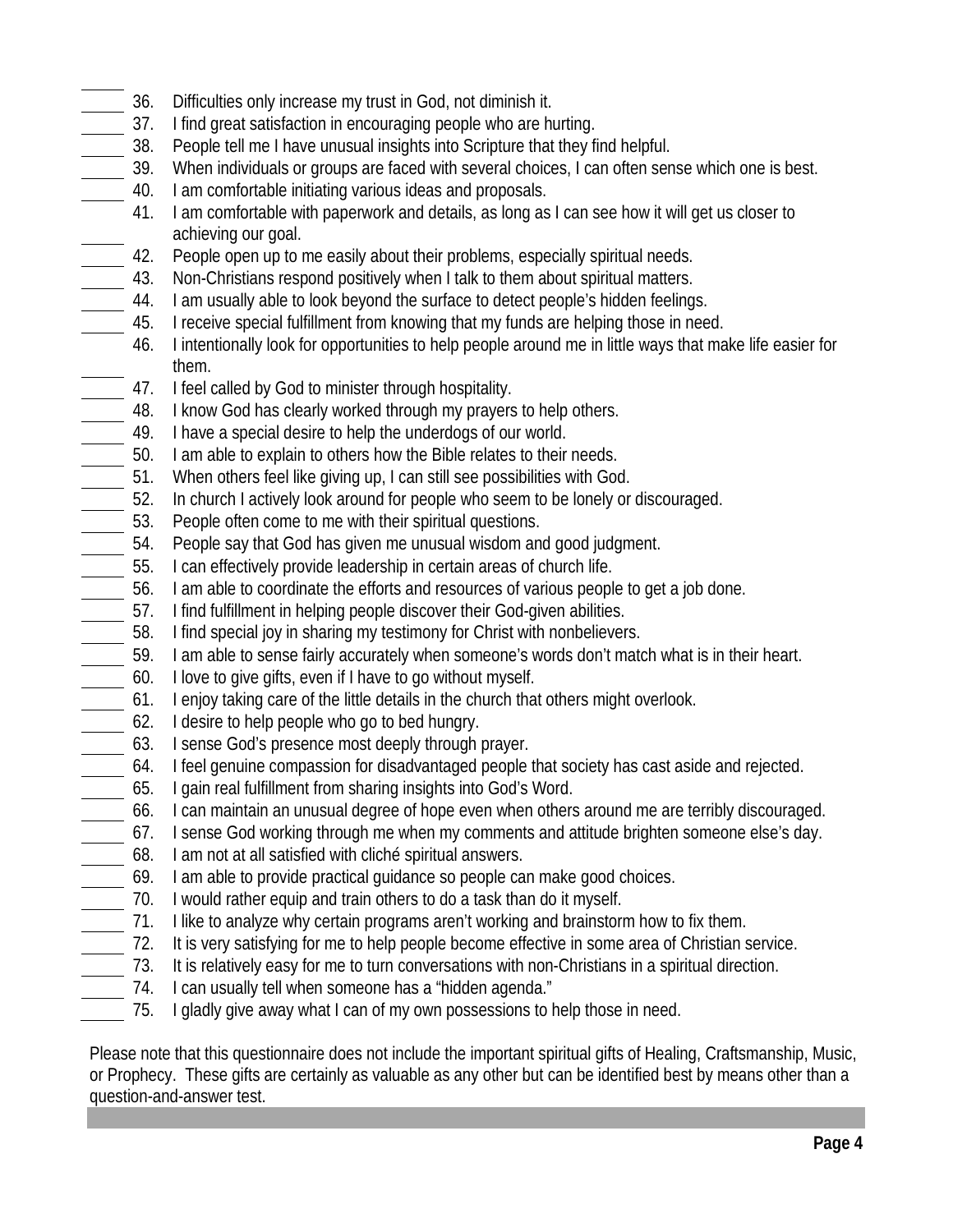# **Spiritual Gifts Scoring Sheet**

Transfer your answers from each of the statements on the Spiritual Gifts Questionnaire to this sheet. Then add the numbers across in each row and place the total in the column at the right. After that step, circle your two or three highest scores. This will give you a starting place to discover your spiritual gifts. These gifts will need to be confirmed by others and by your own future ministry experience. (It is often helpful to have a spouse or close friend take the Questionnaire with you in mind. You can then find out whether they see you the way you see yourself.)

|                    |     |     |     |     |     | <b>TULAIS</b> |
|--------------------|-----|-----|-----|-----|-----|---------------|
| <b>Helps</b>       |     | 16. | 31. | 46. | 61. |               |
| Hospitality        |     | 17. | 32. | 47. | 62. |               |
| Intercession       | 3.  | 18. | 33. | 48. | 63. |               |
| Mercy              | 4.  | 19. | 34. | 49. | 64. |               |
| Teaching           | 5.  | 20. | 35. | 50. | 65. |               |
| Faith              | 6.  | 21. | 36. | 51. | 66. |               |
| Encouragement      | 7.  | 22. | 37. | 52. | 67. |               |
| Knowledge          | 8.  | 23. | 38. | 53. | 68. |               |
| Wisdom             | 9.  | 24. | 39. | 54. | 69. |               |
| Leadership         | 10. | 25. | 40. | 55. | 70. |               |
| Administration     | 11. | 26. | 41. | 56. | 71. |               |
| Pastor             | 12. | 27. | 42. | 57. | 72. |               |
| Evangelism         | 13. | 28. | 43. | 58. | 73. |               |
| <b>Discernment</b> | 14. | 29. | 44. | 59. | 74. |               |
| Giving             | 15. | 30. | 45. | 60. | 75. |               |

Transfer your top four Spiritual Gifts and the corresponding score to page 1 of the Servant Profile.

### **Abilities**

**1. Talents/Hobbies:** We would like to know what abilities you bring to the body of Christ. Check all of the following that apply to you; add any talents/hobbies that are not listed. Circle the ones you like best.

| Administration         | Communications                     | Information systems      | Printing/Layout          |
|------------------------|------------------------------------|--------------------------|--------------------------|
| Advertising            | Counseling                         | Janitorial               | Sewing                   |
| Artistic painting      | Arts/Crafts                        | Landscaping              | Singing                  |
| Audio/visual           | Drama                              | Leadership               | Teaching                 |
| Auto Repair            | <b>Floral Arrangements</b>         | Legal                    | Typing/Secretarial       |
| Bookkeeping            | Gardening/Grounds keeping          | Library skills           | Water activities         |
| Camping                | <b>Giving Speeches</b>             | Lighting/Electrical      | Woodworking              |
| Carpentry              | Office Skills                      | Marketing                | Working with handicapped |
| Coaching               | Health/Medical                     | Musical instrument       | Writing                  |
| Collecting             | <b>Hiking</b>                      | Planning/Problem solving | Other:                   |
| Cooking                | Hospitality                        | Playing athletics        | Other:                   |
| Computers              | Interior decorating                | Plumbing/Heating         | Other:                   |
| — <i>с</i> против<br>. | $\sim$ $\sim$ $\sim$ $\sim$ $\sim$ | .                        |                          |

Transfer **talent/hobbies** to page 1 of the Servant Profile under **Hobbies and Passions**.

**Totals**